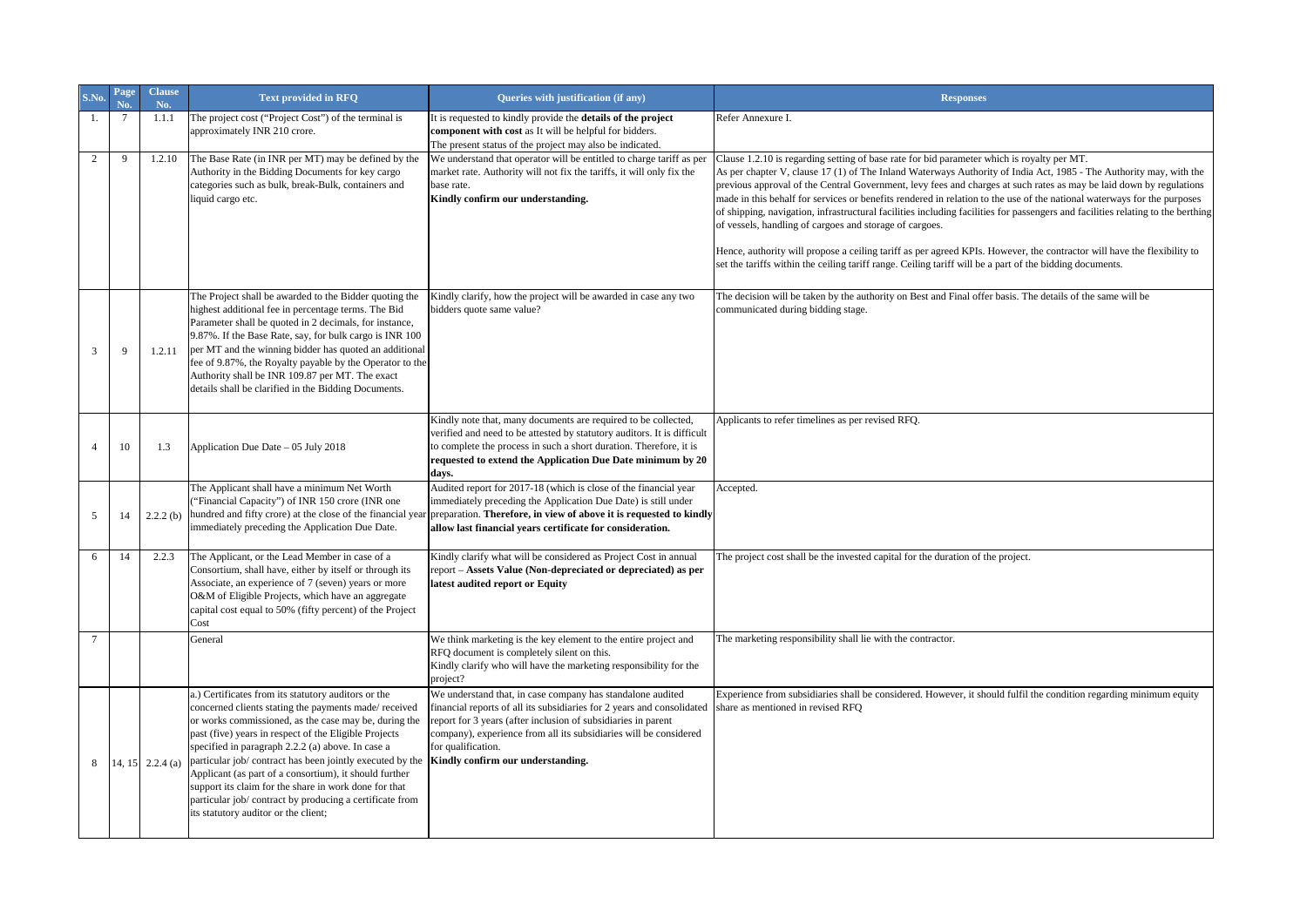|    | 29    | 3.2.5         | Subject to the provisions of Clause 3.2.6, an Applicant's<br>O&M experience shall be measured and stated in terms<br>of a score ("Experience Score"). The Experience Score<br>for an Eligible Project in a given category would be the<br>eligible payments and/or receipts specified in Clause<br>2.2.2 (A), divided by one crore and then multiplied by<br>the applicable factor in Table 3.2.5 below. In case, the<br>Applicant has experience across different categories, the<br>score for each category would be computed as above<br>and then aggregated                                                                                                                                                                                                                                                                                                                                                                                                                                                                   | Kindly clarifies with appropriate examples                                                                                                                                                                                                                                                        | Participants clearing the minimum qualification criteria would be allowed to participate in the "Bid stage". Refer<br>revised RFO.                                                                                                                                                                |
|----|-------|---------------|-----------------------------------------------------------------------------------------------------------------------------------------------------------------------------------------------------------------------------------------------------------------------------------------------------------------------------------------------------------------------------------------------------------------------------------------------------------------------------------------------------------------------------------------------------------------------------------------------------------------------------------------------------------------------------------------------------------------------------------------------------------------------------------------------------------------------------------------------------------------------------------------------------------------------------------------------------------------------------------------------------------------------------------|---------------------------------------------------------------------------------------------------------------------------------------------------------------------------------------------------------------------------------------------------------------------------------------------------|---------------------------------------------------------------------------------------------------------------------------------------------------------------------------------------------------------------------------------------------------------------------------------------------------|
| 10 | 62-64 | Annexur<br>XI | Brief Description of Ramnagar Multimodal Terminal at<br>Varanasi                                                                                                                                                                                                                                                                                                                                                                                                                                                                                                                                                                                                                                                                                                                                                                                                                                                                                                                                                                  | 1. The exact role of the Operator needs to be indicated in greater<br>detail.<br>2. Has any estimate been made of the cost to be incurred by the<br>Operator in operating and maintaining the Terminal. What is the<br>mode the recovery of his costs?                                            | 1. Refer revised RFO.<br>2. The applicants shall carry out their own due diligence.                                                                                                                                                                                                               |
|    |       |               |                                                                                                                                                                                                                                                                                                                                                                                                                                                                                                                                                                                                                                                                                                                                                                                                                                                                                                                                                                                                                                   | 1. Does he have operational freedom in fixing and revising his<br>charges?<br>2. What are the traffic projections and commodities anticipated to<br>be handled?<br>3. Kindly share the copy of the Feasibility report/ DPR.                                                                       | . Refer response to S.No. 2 above.<br>2. For market assessment and traffic projections:<br>(a) Refer to link - http://iwai.nic.in/showfile.php?lid=932<br>(b) Refer Annexure III<br>3. DPR shall be shared with applicants who qualify for bid stage.                                             |
|    |       | IV            | 11 42-43 Annexure Annexure IV deals with Financial Capacity of the<br>Applicant. The Table requires information on Net Cash<br>Accruals for the preceding three years.                                                                                                                                                                                                                                                                                                                                                                                                                                                                                                                                                                                                                                                                                                                                                                                                                                                            | The Applicant may be allowed to submit the details of net cash<br>accruals /balance sheets/financial statements/Audited annual<br>Reports etc for the years 2014-15, 2015-16 and 2016-17.                                                                                                         | Accepted.                                                                                                                                                                                                                                                                                         |
| 12 |       | 1.1.7         | The expansion of the Terminal would comprise Phase 2 Please confirm the planned timelines for Phase 2.<br>which is outside the scope of the current Project. There<br>shall be a separate bid process for Phase 2.                                                                                                                                                                                                                                                                                                                                                                                                                                                                                                                                                                                                                                                                                                                                                                                                                |                                                                                                                                                                                                                                                                                                   | As the scope has been changed based on the request from the participarnts of the pre-bid meeting. Designing,<br>financing, developing, operating and managing of Phase 2 shall be in the scope of contractor. The further details<br>regarding Phase 2 shall be provided in the bidding document. |
| 13 |       | 1.1.8         | The SPV for Phase 1 shall have the Conditional Right of 1. Please explain if our understanding is correct:<br>First Refusal ("CROFR")<br>in the bid processes for Phase 2 of the Terminal and a<br>Multimodal freight village ("Freight Village") being<br>proposed to be developed close to the Terminal. In the<br>event, the SPV participates in the bids and is not the<br>successful bidder but its bid is within the range of 10<br>(ten) percent of the most competitive bid received, the<br>SPV can enforce the CROFR by matching the first<br>ranked bid in terms of the selection criterion, subject to<br>the condition that the SPV has satisfactory performance<br>without any material default under the OMT<br>Agreement at the time of exercising the CROFR.A<br>material default is one that entitles the Authority to<br>suspend its obligations and/ or terminate the OMT<br>Agreement. The provisions of the CROFR shall cease to<br>have effect upon the expiry of the OMT Agreement<br>Period for Phase 1. | a) Highest Bidder for Phase 2- 30%<br>b) Bid for Phase 2 by the SPV of Phase 1 - 21%<br>Since the difference between bid of SPV and the highest bidder is<br>within 10% range the successful bidder can enforce the CROFR<br>. We request that the CROFR should apply to all future<br>expansions | 1. 10% range refers to 10% of 30% in the quoted example. This implies that the successful bidder for phase 1 bid has<br>to be within 27% to 30%.<br>2. No Change. RFQ conditions shall prevail.                                                                                                   |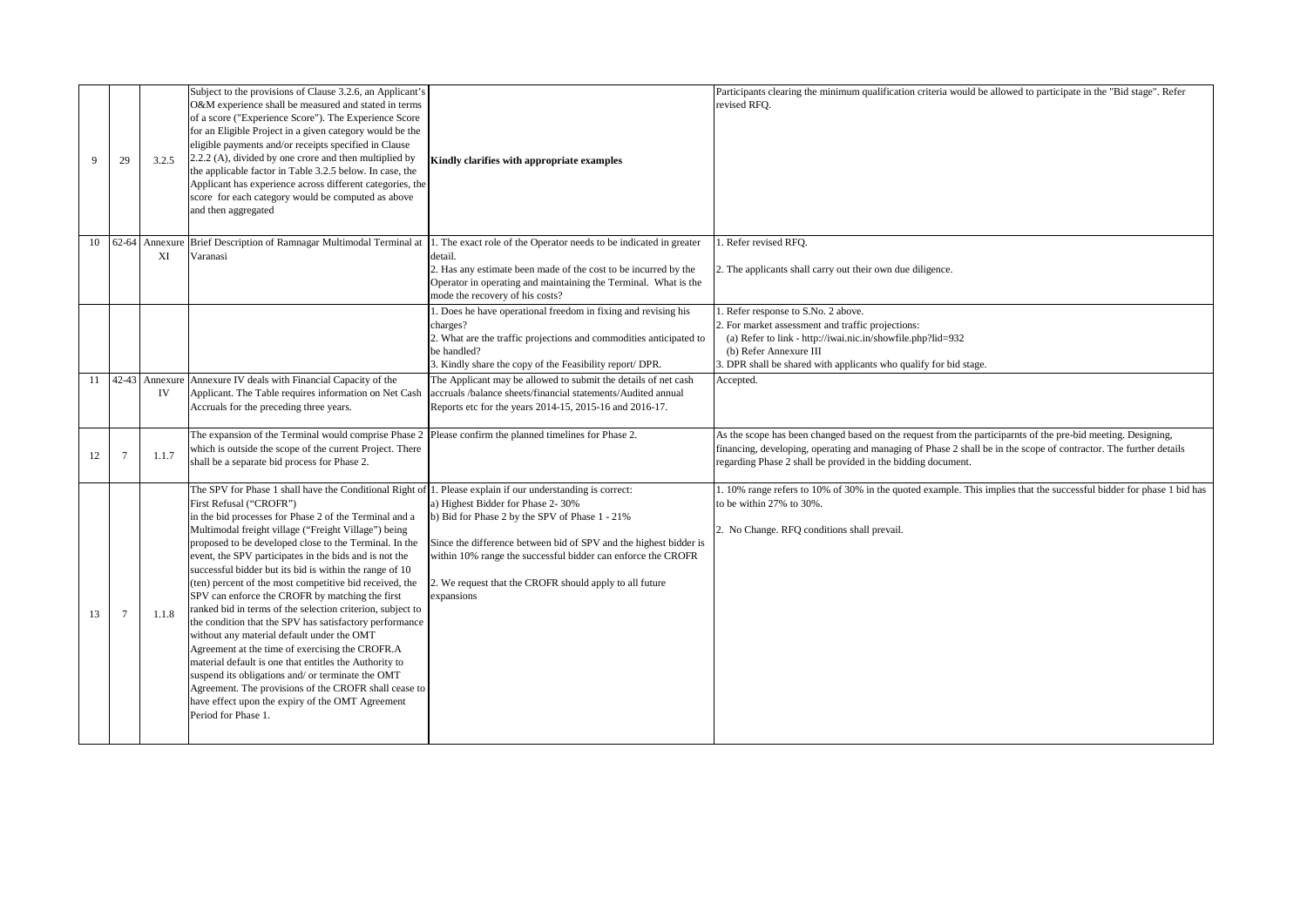| 14 | 8            | 1.2.2(a) | Authority a sum<br>of INR 21,000 (INR Twenty One Thousand) as the<br>processing fee of the RFQ<br>document ("Document Fee") in the form of a demand<br>draft, issued by a scheduled Indian bank in favour of<br>'IWAI Fund' payable at Noida, Uttar Pradesh, India.                                                                                                                                                                                                                                                                                                                                  | The Applicant along with the application shall pay to the Normally a scheduled bank is accepted and the Authority may<br>please amend "Indian bank" to "Scheduled bank"                                                                                                                                                                                                                                                                                                                                                                                                                                                | Accepted. "Scheduled Indian bank" may be read as "Scheduled bank".                                                                                                                                                                                                                                                                                                                                                                                                                                                                                                                                                                                                                                                                           |
|----|--------------|----------|------------------------------------------------------------------------------------------------------------------------------------------------------------------------------------------------------------------------------------------------------------------------------------------------------------------------------------------------------------------------------------------------------------------------------------------------------------------------------------------------------------------------------------------------------------------------------------------------------|------------------------------------------------------------------------------------------------------------------------------------------------------------------------------------------------------------------------------------------------------------------------------------------------------------------------------------------------------------------------------------------------------------------------------------------------------------------------------------------------------------------------------------------------------------------------------------------------------------------------|----------------------------------------------------------------------------------------------------------------------------------------------------------------------------------------------------------------------------------------------------------------------------------------------------------------------------------------------------------------------------------------------------------------------------------------------------------------------------------------------------------------------------------------------------------------------------------------------------------------------------------------------------------------------------------------------------------------------------------------------|
| 15 | 8            | 1.2.5    | At the end of the Qualification Stage, the Authority<br>would announce a list of 6<br>(six) shortlisted applicants, who shall be issued the RFP<br>for the Bid Stage. In the event, one or more of the<br>Bidders do not procure the Bidding Documents, the<br>Authority reserves the right to include other applicants<br>into the pool of the shortlisted applicants for the Bid<br>Stage.                                                                                                                                                                                                         | The Authority may please advise how the ranking of the top 6<br>bidders will be determined given the provisions of clause 2.2.2 and<br>clause 2.2.3                                                                                                                                                                                                                                                                                                                                                                                                                                                                    | All applicants satisfying the minimum qualification criteria as stipulated in RFQ, shall be considered for the Bid Stage                                                                                                                                                                                                                                                                                                                                                                                                                                                                                                                                                                                                                     |
| 16 | 9            | 1.2.10   | The Selected Bidder shall pay a Royalty ("Royalty") in<br>terms of INR per metric ton ("MT") of cargo handled at<br>the terminal to the Authority. The Royalty shall be the<br>sum of Base Rate ("Base Rate") and Additional Fee<br>"Additional Fee"). The Base Rate (in INR per MT)<br>may be defined by the Authority in the Bidding<br>Documents for key cargo categories such as bulk, break-<br>Bulk, containers and liquid cargo etc. The bidding<br>parameter ("Bid Parameter") may be the Additional Fee<br>in percentage terms to be paid over and above the Base<br>Rate to the Authority. | 1. The Authority may please advise on the Tariff that the Operator 1. Refer response to S.No. 2 above.<br>may charge.<br>2. We request the Authority to change the royalty per ton to a<br>Revenue Share.                                                                                                                                                                                                                                                                                                                                                                                                              | 2. No change. RFQ conditions shall prevail.                                                                                                                                                                                                                                                                                                                                                                                                                                                                                                                                                                                                                                                                                                  |
| 17 | 9            | 1.2.12   | The OMT Agreement period shall be for 30 years from<br>the date of signing of the OMT agreement ("Appointed<br>Date").                                                                                                                                                                                                                                                                                                                                                                                                                                                                               | . The Authority may please confirm that the Project will be<br>completely ready for Operation on the "Appointed date".<br>Commercial operations date may be considered since there will be<br>CP's to be met by both parties.<br>2. There should be a provision for extension of 2 periods of 10<br>years each provided the Operator has met all the conditions of the<br>Agreement<br>3. The OMT contract period should be automatically extended in<br>case of force majeure events.<br>4. Further, force majeure should include event of reduction in<br>traffic by more than 60% for continuous period of 2 years. | 1. Accepted. The "COD (Commercial Operation Date)" and "Appointed Date" would be different. Refer revised RFQ<br>for further details.<br>2. Extension shall be provided. Conditions of extension shall be a part of the bidding document.<br>3. Extension shall be provided in case of force majeure events. The affected party shall be granted by authority an<br>extension of time specified in the Agreement for the performance of any obligation by such period not exceeding the<br>period during which the relative performance was affected by the Force Majeure Event. Such extension may include<br>extension of the Agreement Period by the Concessioning Authority in appropriate cases if permissible under<br>Applicable Law. |
| 18 | $\mathbf{Q}$ | 1.2.13   | The Operator shall pay Royalty to the Authority for the<br>period commencing from the 3rd (third) anniversary of<br>the Appointed Date till the end of Agreement Period or<br>on termination whichever is earlier.                                                                                                                                                                                                                                                                                                                                                                                   | The Authority should consider the payment for Royalty from the<br>5 <sup>th</sup> anniversary of Appointed Date instead of 3 <sup>rd</sup> anniversray                                                                                                                                                                                                                                                                                                                                                                                                                                                                 | The Contractor shall pay Royalty to the Authority for the period commencing from the 4th (fourth) anniversary of the<br>COD till the end of Agreement Period or on termination whichever is earlier. Refer revised RFQ.                                                                                                                                                                                                                                                                                                                                                                                                                                                                                                                      |
| 19 | 10           | 1.3      | 29 June 2018<br>4. Application Due Date 05 July 2018                                                                                                                                                                                                                                                                                                                                                                                                                                                                                                                                                 | 3. Authority response to pre application queries latest by It is normal that at least a time period of 15 days is given after the<br>response to queries for submission of Application. Given that this<br>is a global tender and would require international certification by<br>Auditors etc. we request the Authority to give submission time of<br>15 days post response to queries.                                                                                                                                                                                                                               | Refer response to S.No. 4 above.                                                                                                                                                                                                                                                                                                                                                                                                                                                                                                                                                                                                                                                                                                             |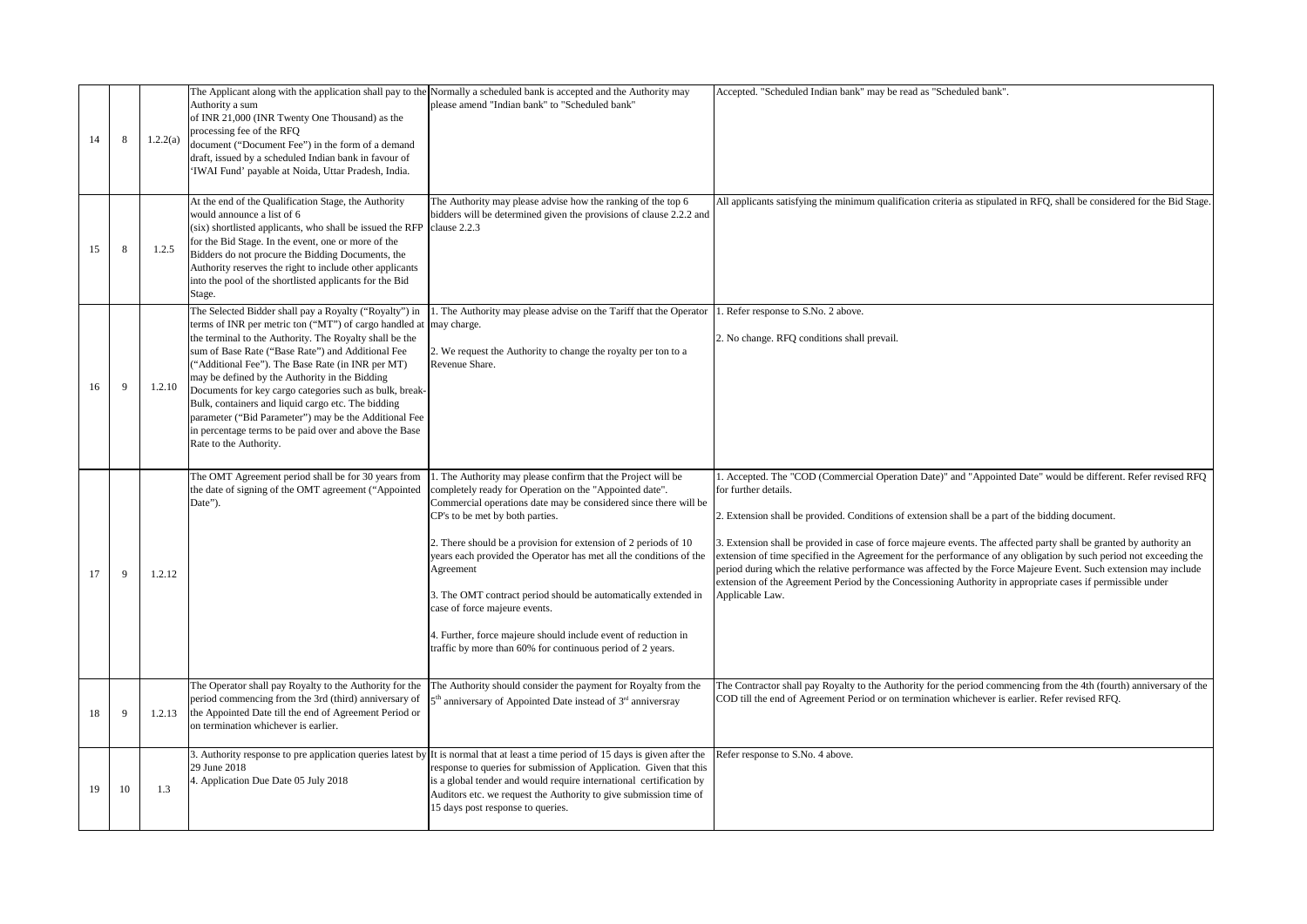| 20 | 14 | 2.2.2(a)<br>(i)  | Collected and appropriated revenues from Eligible<br>Projects in Category 1 and Category 2 specified in<br>Clause 3.2.1, such that the sum total of the above is<br>more than INR 200 crores (INR two hundred crore) per                                                                                                                                                                                                                                                                                                                                                                                                   | each year and not the aggregate of past 5 years.                                                                                                                                                                                                                                                                                                                                                                                                                                                                                                                                                                                                                                                                                           | Please confirm that the amount of INR 200 crores is applicable for Sum of collected and appropriated revenues from Eligible Projects shall be more than INR 200 crores per annum for<br>any 1 (one) year during past 5 (five) years. Refer revised RFQ.                                                               |
|----|----|------------------|----------------------------------------------------------------------------------------------------------------------------------------------------------------------------------------------------------------------------------------------------------------------------------------------------------------------------------------------------------------------------------------------------------------------------------------------------------------------------------------------------------------------------------------------------------------------------------------------------------------------------|--------------------------------------------------------------------------------------------------------------------------------------------------------------------------------------------------------------------------------------------------------------------------------------------------------------------------------------------------------------------------------------------------------------------------------------------------------------------------------------------------------------------------------------------------------------------------------------------------------------------------------------------------------------------------------------------------------------------------------------------|-----------------------------------------------------------------------------------------------------------------------------------------------------------------------------------------------------------------------------------------------------------------------------------------------------------------------|
| 21 | 14 | 2.2.2(a)<br>(ii) | annum ("Threshold Technical Capacity");<br>An experience providing seaport terminal (containers,<br>dry bulk, liquid bulk or general cargo)/ CFS/ ICD/<br>inland waterway terminal (containers, dry bulk, liquid<br>at least 1,000,000 (one million) MT of cargo or 100,000<br>(one hundred thousand) Twenty Foot Equivalent Units<br>("TEUs") per annum.                                                                                                                                                                                                                                                                  | 1. Please confirm that a self certificate from the Applicant is<br>sufficient.<br>bulk or general cargo) services and should have handled 2. Please confirm that the experience required for clause 2.2.2 (a)<br>(ii) has to be for the same terminals as $2.2.2(a)(i)$                                                                                                                                                                                                                                                                                                                                                                                                                                                                    | 1. Certificate from statutory auditor may be provided to justify volume requirements as per clause 2.2.2 (a) (ii).<br>2. No, it is not necessary and experience required for clause 2.2.2 (a) (ii) and 2.2.2(a) (i) can be for different terminals<br>However, all the projects need to qualify as eligible projects. |
| 22 | 14 | 2.2.3            | Operation and Maintenance ("O&M") Experience: The<br>Applicant, or the Lead Member in case of a Consortium,<br>shall have, either by itself or through its Associate, an<br>experience of 7 (seven) years or more O&M of Eligible<br>Projects, which have an aggregate capital cost equal to<br>50% (fifty percent) of the Project Cost                                                                                                                                                                                                                                                                                    | years as per $2.2.2(a)$ and $2.2.4(a)$ . Please advise how $2.2.3$ criteria<br>is to be satisfied<br>This clause needs to be read with clause 3.2.1 and the auditors<br>certificate to be provided under Annexure V, clause 13 "requires<br>the capital cost to be given only for previous 5 years". The<br>Authority may please clarify whether the requirements of clause<br>3.2.3. is in addition to the requirements under clause 2.2.8. If it is<br>an addition:<br>1. The Authority may please provide or confirm on what basis or<br>certificate this information needs to be provided.<br>2. The Authority may please confirm that the capital cost incurred<br>can be prior to the period of 7 years as specified in this clause. | This clause is unclear as the O&M experience is being judged for 5 The clause has been suitably modified. Refer revised RFQ for the same.                                                                                                                                                                             |
| 23 | 15 | 2.2.6            | The Selected Bidder shall form an appropriate Special<br>Purpose Vehicle, incorporated under the Indian<br>Companies Act, 2013 ("SPV"), within 30 (thirty) days<br>from the issue of LOA by the Authority or such<br>extended time as may be permitted by the Authority to<br>implement the Project, under or in accordance with the<br>provisions of the OMT Agreement, to be entered into<br>between the Contractor and the Authority in the form<br>provided by the Authority. In case the Applicant is a<br>Consortium, it shall, in addition to forming an SPV,<br>comply with the following additional requirements: | Is it compulsory for an Applicant who is not a consortium to form<br>an SPV. Can the Applicant carry out the OMT by itself.                                                                                                                                                                                                                                                                                                                                                                                                                                                                                                                                                                                                                | It is compulsory for an applicant to form a SPV. However, the OMT can be carried out by the applicant under the<br>name of SPV.                                                                                                                                                                                       |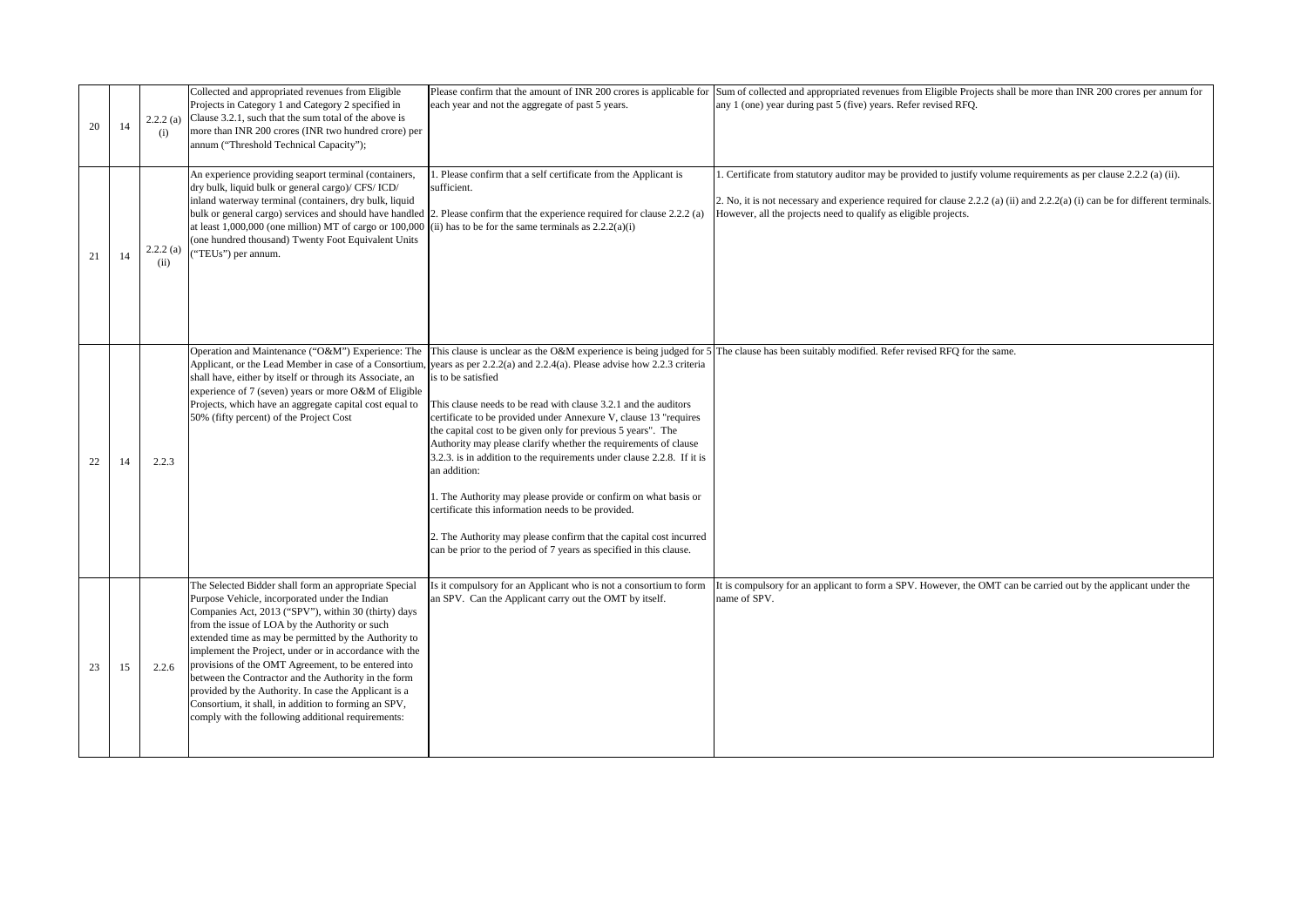| 24 | 22 | 2.12.2  | The Applicant shall prepare 1 (one) original set of the<br>Application (together with originals/copies of<br>documents required to be submitted along therewith<br>pursuant to this RFQ) and clearly marked<br>"ORIGINAL". In addition, the Applicant shall submit 1<br>(one) copy of the Application, along with documents<br>required to be submitted along therewith pursuant to this<br>RFQ, marked "COPY". The Applicant shall also<br>provide 2 (two) USB pen-drives containing soft copy of<br>the Application. In the event of any discrepancy<br>between the original and the copy, the original shall<br>prevail.                                                                                                                                                                                                                                                                                                                                                                      | Please confirm the softcopy to be in PDF format                                                                                                                                                                                                                                                                                | Yes, confirmed. Procurement process for bidding documents to be made available online for interested applicants.<br>Refer revised RFO for details.                |
|----|----|---------|--------------------------------------------------------------------------------------------------------------------------------------------------------------------------------------------------------------------------------------------------------------------------------------------------------------------------------------------------------------------------------------------------------------------------------------------------------------------------------------------------------------------------------------------------------------------------------------------------------------------------------------------------------------------------------------------------------------------------------------------------------------------------------------------------------------------------------------------------------------------------------------------------------------------------------------------------------------------------------------------------|--------------------------------------------------------------------------------------------------------------------------------------------------------------------------------------------------------------------------------------------------------------------------------------------------------------------------------|-------------------------------------------------------------------------------------------------------------------------------------------------------------------|
| 25 | 22 | 2.12.3  | indelible ink and signed by the authorized signatory of<br>the Applicant who shall also initial each page. In case of<br>printed and published documents, only the cover shall<br>be initialed.                                                                                                                                                                                                                                                                                                                                                                                                                                                                                                                                                                                                                                                                                                                                                                                                  | The Application and its copy shall be typed or written in Please confirm that the Copy of Memorandum and Articles of<br>Association and the Copies of Applicant's duly audited balance<br>sheet and profit and loss account, will not be required to be<br>initialed on every page and initialling the cover page will suffice | Yes, confirmed.                                                                                                                                                   |
| 26 | 25 | 2.17.8  | In the event that an Applicant claims credit for an<br>Eligible Project, and such claim is determined by the<br>Authority as incorrect or erroneous, the Authority shall<br>reject such claim and exclude the same from<br>computation of the Experience Score, and may also,<br>while computing the aggregate Experience Score of the<br>Applicant, make a further deduction equivalent to the<br>claim rejected hereunder. Where any information is<br>found to be patently false or amounting to a material<br>misrepresentation, the Authority reserves the right to<br>reject the Application and/ or Bid in accordance with the<br>provisions of Clauses 2.7.2 and 2.7.3.                                                                                                                                                                                                                                                                                                                  | Please confirm that the Authority will seek clarification in terms of The authority shall not seek clarification from the applicant.<br>clause 2.20.1 from the Applicant before determining that the<br>Eligible Project is "incorrect or erroneous".                                                                          |                                                                                                                                                                   |
| 27 | 26 | 2.18    | Information relating to the examination, clarification,<br>evaluation, and recommendation for the short-listed pre- also bound by this Confidentiality clause.<br>qualified Applicants shall not be disclosed to any person<br>who is not officially concerned with the process or is not<br>a retained professional advisor advising the Authority in<br>relation to, or matters arising out of, or concerning the<br>Bidding Process. The Authority will treat all<br>information, submitted as part of Application, in<br>confidence and will require all those who have access to<br>such material to treat the same in confidence. The<br>Authority may not divulge any such information unless<br>it is directed to do so by any statutory entity that has the<br>power under law to require its disclosure or is to enforce<br>or assert any right or privilege of the statutory entity<br>and/ or the Authority or as may be required by law or in<br>connection with any legal process. |                                                                                                                                                                                                                                                                                                                                | The Authority may confirm that its retained professional advisor is Agreement between IWAI and its professional advisor already includes confidentiality clauses. |
| 28 | 26 | 2.19(g) | formats specified at Annexures-I - VI of the RFQ for<br>each Eligible Project;                                                                                                                                                                                                                                                                                                                                                                                                                                                                                                                                                                                                                                                                                                                                                                                                                                                                                                                   | It contains certificates from its statutory auditors3 in the The Authority is requested to confirm that Annexure V - Clause<br>No. 14 - Page 47 - 'Certificate Regarding Associate' can also be<br>issued by Company Secretary as it is mentioned in the certificate<br>format and is also the normal practise.                | Yes, confirmed.                                                                                                                                                   |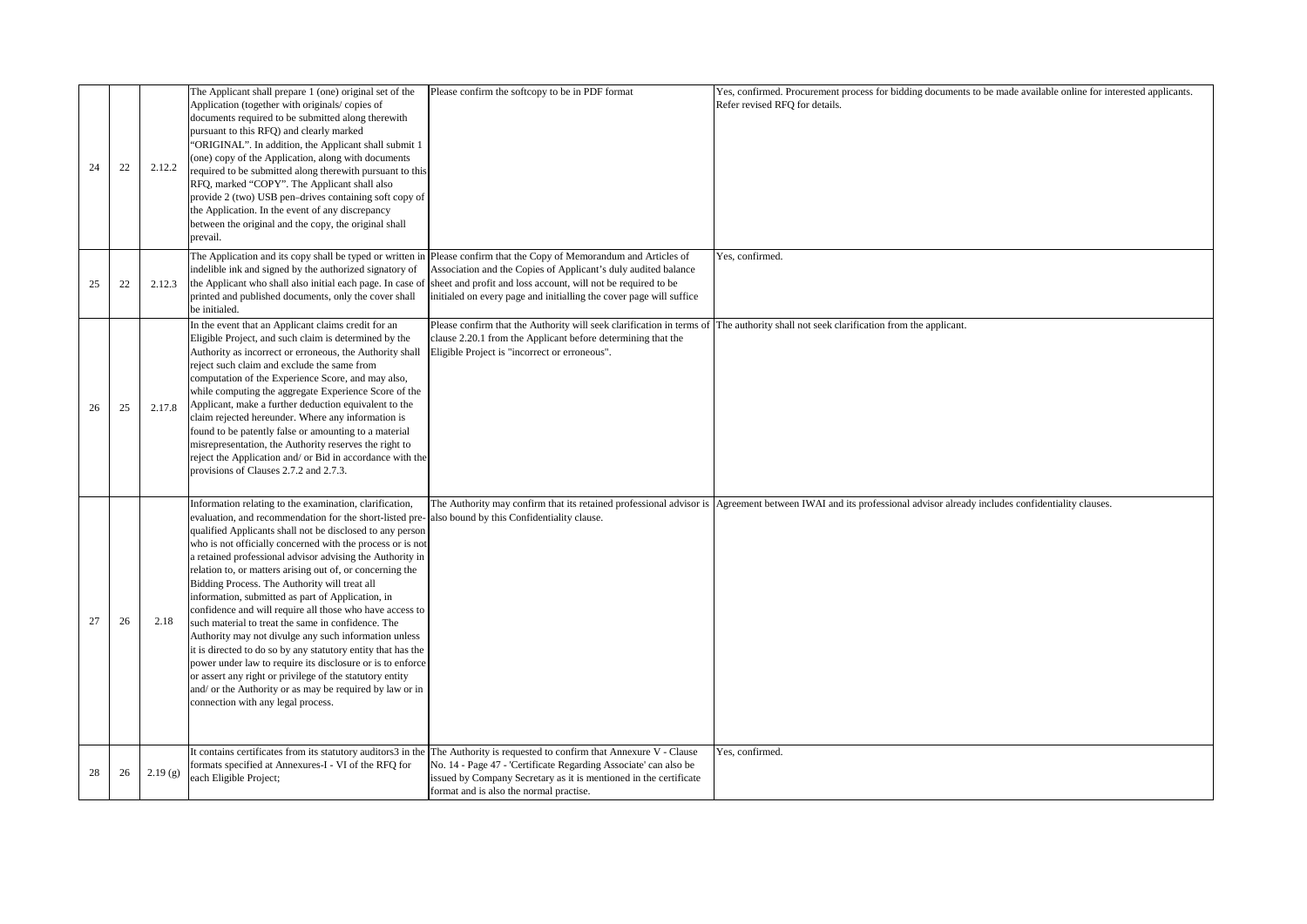| 29 | 37 | Point 18 2.2.3.                                      |                                                                                                                                                                                                                                                                                                                                                                                                                                                                                                 | Annexure II/ We hereby confirm that we are in compliance of/shall This may be deleted by the Authority or may need to be further<br>comply with the O&M requirements specified in Clause explained on how it is to be satisfied in the RFQ submission.                                                                                                                                                                                                                                 | The clause has been suitably modified. Refer revised RFQ for the same.                                                                                                                                                                                                                                                                                                                                                                                                      |
|----|----|------------------------------------------------------|-------------------------------------------------------------------------------------------------------------------------------------------------------------------------------------------------------------------------------------------------------------------------------------------------------------------------------------------------------------------------------------------------------------------------------------------------------------------------------------------------|----------------------------------------------------------------------------------------------------------------------------------------------------------------------------------------------------------------------------------------------------------------------------------------------------------------------------------------------------------------------------------------------------------------------------------------------------------------------------------------|-----------------------------------------------------------------------------------------------------------------------------------------------------------------------------------------------------------------------------------------------------------------------------------------------------------------------------------------------------------------------------------------------------------------------------------------------------------------------------|
| 30 | 39 | Point 7                                              | A statement by the Applicant and each of the Members<br>of its Consortium (where applicable) or any of their<br>Annexure Associates disclosing material non- performance or<br>contractual non-compliance in past projects, contractual<br>disputes and litigation/arbitration in the recent past is<br>given below (Attach extra sheets, if necessary):                                                                                                                                        | The Authority may confirm that such information needs to be<br>provided only in terms of clause 2.8 where an order has been<br>passed. No list of ongoing litigations is required unless it is a<br>'material breach'                                                                                                                                                                                                                                                                  | All ongoing litigations as per Annexure II point 7 will be required.                                                                                                                                                                                                                                                                                                                                                                                                        |
| 31 | 41 | Annexure<br>Ш<br>Note                                | \$\$ For conversion of US Dollars to INR, the rate of<br>conversion shall be INR 68 (sixty five) to a US Dollar.<br>In case of any other currency, the same shall first be<br>converted to US Dollars as on 6 July, 2018, and the<br>amount so derived in US Dollars shall be converted into<br>INR at the aforesaid rate. The conversion rate of such<br>currencies shall be the daily representative exchange<br>rates published by the International Monetary Fund for<br>the relevant date. | 1. The amount in Figures TNR 68' and amount in words 'sixty five'<br>do not match. The Authority may please confirm the correct rate<br>of conversion.<br>2. It is not possible to use the conversion rate of July 6, 2018 which<br>is the current date of submission of RFQ. We request that the date<br>of July 6, 2018 be considered. This will give due time and also<br>ensure that certificates can be appropriately issued by overseas<br>auditors.                             | . The rate of conversion to be considered in INR 68 (Rupess Sixty Eight).<br>2. Refer response to S.No. 4 above.                                                                                                                                                                                                                                                                                                                                                            |
| 32 | 46 | Annexure<br>V<br>Point 13 -<br>certificate<br>format | the project is INR.  cr. (INR<br>during the past 5 (five) financial years as per year-wise<br>details noted below:                                                                                                                                                                                                                                                                                                                                                                              | We further certify that the total estimated capital cost of 1. Please delete since there is no score being given for capital cost<br>incurred in the last 5 years. A revised format of certificate may<br>2. If the certification is to satisfy clause 2.2.3 then the certificate<br>may also need to be amended.                                                                                                                                                                      | The clause and form has been suitably modified. Refer the revised RFQ.                                                                                                                                                                                                                                                                                                                                                                                                      |
| 33 | 62 | Annexure<br>XI                                       | Brief Description of Ramnagar Multimodal Terminal at<br>Varanasi                                                                                                                                                                                                                                                                                                                                                                                                                                | m) is already completed. If not, please clarify that IWAI would will "Appointed Date" of the operator.<br>be responsible for the road development? Further, what is the<br>expected completion date.<br>2. The contract period should be extended in case construction of<br>terminal and link road is not completed by Nov 2018.<br>3. Please clarify that IWAI would provide rail connectivity to the<br>terminal. Further clarify the timelines for providing such<br>connectivity. | . Please confirm whether the construction of connecting road (650). The connecting road is under construction and the responsibilty of IWAI. It is expected to be completed before<br>2. It shall be condition precedent and contract period will start after commercial date of operation.<br>3. IWAI is responsible for providing rail connectivity. Rail connectivity would require 24 months from the time the<br>contract is awarded for construction of railway line. |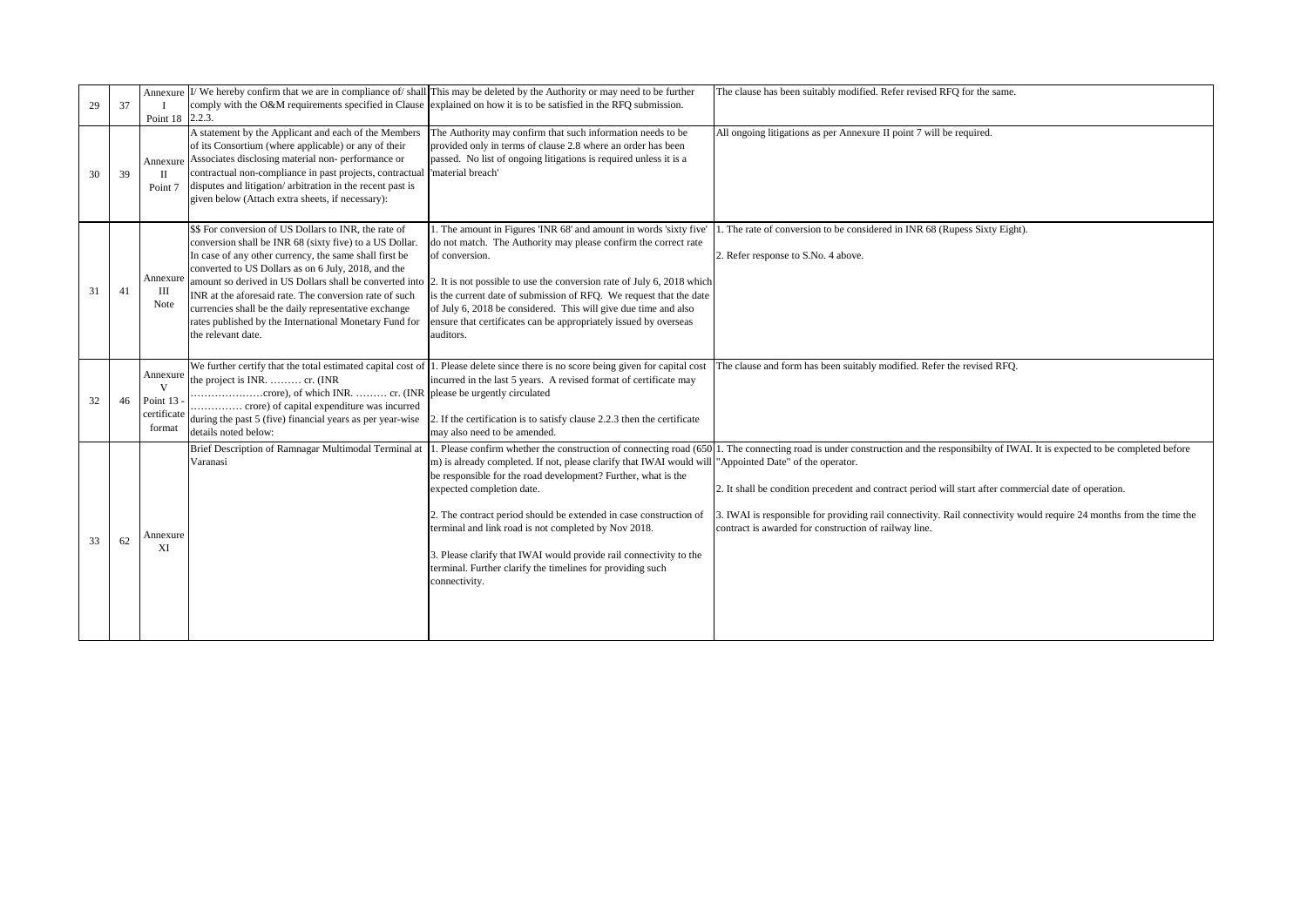|    |    |                           | Under JMVP, three Multimodal terminals are being                                                                                                                                                                   | 1. A scale drawing of the area may please be provided.                                                                                                                                                                  | 1. Refer Annexure II.                                                                                                                                                                                                                                                                                                                                                                          |
|----|----|---------------------------|--------------------------------------------------------------------------------------------------------------------------------------------------------------------------------------------------------------------|-------------------------------------------------------------------------------------------------------------------------------------------------------------------------------------------------------------------------|------------------------------------------------------------------------------------------------------------------------------------------------------------------------------------------------------------------------------------------------------------------------------------------------------------------------------------------------------------------------------------------------|
|    |    |                           | constructed at Varanasi, Sahibganj and Haldia. The<br>details of the Ramnagar Multimodal Terminal at<br>Varanasi are as following:                                                                                 | 2. Please provide a survey map of the site showing the 5.59 Ha<br>area under Phase 1.                                                                                                                                   | 2. The survey map would be provided to the selected bidder.                                                                                                                                                                                                                                                                                                                                    |
|    |    |                           |                                                                                                                                                                                                                    | 3. Also, please provide a map of location of Phase 2 and the<br>Freight Village.                                                                                                                                        | 3. Refer Annexure II.<br>4. The land is acquired and under possession of IWAI for phase 1 only.                                                                                                                                                                                                                                                                                                |
| 34 | 62 | Annexure<br>XI<br>Point 3 |                                                                                                                                                                                                                    | 4. Further, please confirm if the land is acquired and under<br>possession of IWAI. Also, please confirm if the land is free from<br>encroachment and has clear title.                                                  | 5. The calculations for determining the capacity shall be provided with DPR during bid stage.<br>6. Refer response in S.No. 10 above.                                                                                                                                                                                                                                                          |
|    |    |                           |                                                                                                                                                                                                                    | 5. Capacity calculations of how the capacity has been determined<br>may please be provided.                                                                                                                             |                                                                                                                                                                                                                                                                                                                                                                                                |
|    |    |                           |                                                                                                                                                                                                                    | 6. Market/traffic studies may please be provided.                                                                                                                                                                       |                                                                                                                                                                                                                                                                                                                                                                                                |
| 35 | 62 | Annexure<br>XI            | Brief Description of Ramnagar Multimodal Terminal at<br>Varanasi                                                                                                                                                   | Will the IWAI reimburse expenses towards major repairs and<br>maintenance works in the terminal as undertaken by operator<br>during the contract period?                                                                | IWAI shall not bear any expense towards repairs and maintenance works.                                                                                                                                                                                                                                                                                                                         |
|    |    |                           | Brief Description of Ramnagar Multimodal Terminal at<br>Varanasi                                                                                                                                                   | 1. Will the operator be allowed to create charge on terminal<br>facilities for the purpose of raising financing?                                                                                                        | 1. No, the Contractor would not be allowed to create charge on terminal facilities.                                                                                                                                                                                                                                                                                                            |
| 36 | 63 | Annexure<br>XI            |                                                                                                                                                                                                                    | 2. At what charge rate will the water and power be available to the<br>terminal?                                                                                                                                        | 2. The charge rate shall be billed to the SPV directly by the relevant departments.<br>3. The terminal operator need to pay royalty to IWAI. Any other charges / tariff / fee, apart from royalty, to IWAI or<br>any other statutory body shall have to be paid as applicable.                                                                                                                 |
|    |    |                           |                                                                                                                                                                                                                    | 3. Will the terminal operator be required to pay any other charges<br>tariff / fee to IWAI or state government or any other agency during<br>the operations period?                                                     |                                                                                                                                                                                                                                                                                                                                                                                                |
|    |    | Annexure                  | The Least Available Depth (LAD) along stretches of<br>NW-1 are as follows:<br>Section<br>LAD(m)                                                                                                                    | 1. Please confirm that the drafts will be available at all times along<br>NWI.                                                                                                                                          | . IWAI has started dredging under Jal Marg Vikas Project (JMVP) to provide LAD ranging from 3m to 2.2m ranging<br>from Haldia to Varanasi through assured depth and mix and match dredging contracts to ensure availability of LAD.                                                                                                                                                            |
| 37 | 63 | XI<br>Point 4             | Haldia-Barh<br>3.0<br>Barh- Ghazipur<br>2.5<br>Ghazipur-Varanasi<br>2.2                                                                                                                                            | 2. Please provide the depth alongside and the high water line.                                                                                                                                                          | 2. LWL - RL + 73.90 m<br>HWL - RL + 58.22 m                                                                                                                                                                                                                                                                                                                                                    |
| 38 | 64 | Annexure<br>XI            |                                                                                                                                                                                                                    | IWAI may please clarify in further detail on<br>(1) Road connectivity till terminal gates<br>(2) Rail facility can be used by the operator of terminal 1<br>(3) Provision of water and electricity                      | . External road connectivity with NH-7 and interal road connectivity till the berth will be provided by IWAI.<br>2. Proposed rail facility will be available for use by the contractor<br>3. The authority will provide trunk infrastructure for water and electricity<br>4. The successful bidder will have rights to install any additional equipment at his own cost with prior approval of |
|    |    | End                       |                                                                                                                                                                                                                    | (4) Right of the successful bidder to install additional equipment<br>(5) Warranties on the civil construction and equipment.                                                                                           | <b>IWAI</b><br>5.12 months after the completion of civil construction and supply of equipment.                                                                                                                                                                                                                                                                                                 |
| 39 |    |                           |                                                                                                                                                                                                                    | IWAI should incorporate OMT of waterway terminals at<br>Sahibganj, Haldia and Kolkata (terminal to be selected) as part of<br>this bid. This is essential for the commercial viability of the<br>terminal. <sup>1</sup> | No change. RFQ conditions shall prevail.                                                                                                                                                                                                                                                                                                                                                       |
| 40 | 9  | 1.2.13                    | The Operator shall pay Royalty to the Authority for the<br>period commencing from the 3rd (third) anniversary of<br>the Appointed Date till the end of Agreement Period or<br>on termination whichever is earlier. | A. Will any prorated fees need to be paid?<br>B. Any fees to be paid in the first 3 years?                                                                                                                              | Contractor shall not pay any royalty to the authority in the first 4 years. Any other statuatory cost shall have to be<br>paid. Refer revised RFQ for the same.                                                                                                                                                                                                                                |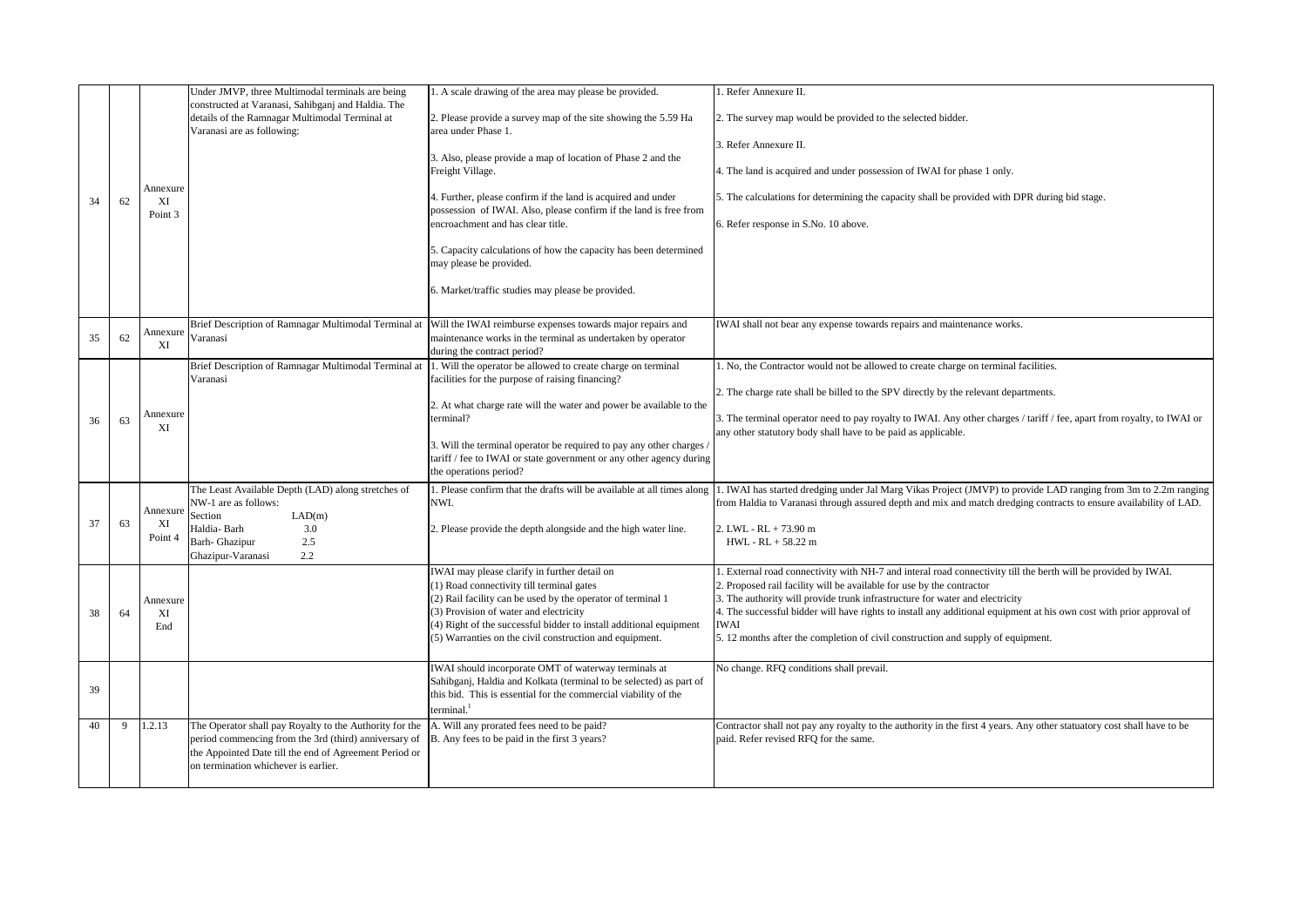| 41 | 17             | 2.2.11                | the continued Qualification of the Applicant shall be<br>subject to approval of the Authority from national<br>security and public interest perspective. The decision of<br>the Authority in this behalf shall be conclusive and<br>binding on the Applicant.                                                                                                               | A. When does the application to the national security council have<br>to be made?<br>B. How is the Bid Security affected if not approved by the<br>authority?                                                                                                                                                                                                                                                                                                                                                                                                                                                                                                                                                                                                                                                                                     | 1. Names of qualified international companies shall be sent to the MHA (Ministry of Home Affairs) by IWAI for<br>necessary clearances.<br>2. The bid security shall be returned by the authority within a claim period of sixty days after clearence from MHA.<br>Refer RFQ clause 1.2.7. |                                                                                                                                                                                                                                                                                                                                                     |                                       |                                                                                             |                       |                                                                                          |                         |            |  |
|----|----------------|-----------------------|-----------------------------------------------------------------------------------------------------------------------------------------------------------------------------------------------------------------------------------------------------------------------------------------------------------------------------------------------------------------------------|---------------------------------------------------------------------------------------------------------------------------------------------------------------------------------------------------------------------------------------------------------------------------------------------------------------------------------------------------------------------------------------------------------------------------------------------------------------------------------------------------------------------------------------------------------------------------------------------------------------------------------------------------------------------------------------------------------------------------------------------------------------------------------------------------------------------------------------------------|-------------------------------------------------------------------------------------------------------------------------------------------------------------------------------------------------------------------------------------------------------------------------------------------|-----------------------------------------------------------------------------------------------------------------------------------------------------------------------------------------------------------------------------------------------------------------------------------------------------------------------------------------------------|---------------------------------------|---------------------------------------------------------------------------------------------|-----------------------|------------------------------------------------------------------------------------------|-------------------------|------------|--|
| 42 | 62             | Annexure<br>XI, Point | 2. The implementation of the Jal Marg Vikas Project<br>(JMVP) for capacity augmentation of navigation from<br>Haldia to Varanasi on NW-1 (1390 km), at an estimated<br>cost of INR 5,369 crores, was approved by the Union                                                                                                                                                  | Since the augmentation will be completed in 2022 but the teminal<br>construction is expected to complete by end of 2018, are vessels<br>still able to navigate the route till 2022?                                                                                                                                                                                                                                                                                                                                                                                                                                                                                                                                                                                                                                                               |                                                                                                                                                                                                                                                                                           | As per the dredging management plan for NW-1, following are the stretches and assured depths in NW-1.<br>S.No<br>From<br>Length<br><b>Basis</b><br><b>LAD Width   LAD Depth</b><br>Гo<br>(km)<br>Year 1 & 2/Year 3-5<br>Tribeni<br>arakka<br>351<br>Quantity<br>based<br>45/45<br>35/45<br>$\overline{2}$<br>Farakka<br>Kahalgaon<br>14c<br>Assured |                                       |                                                                                             |                       |                                                                                          |                         |            |  |
|    |                |                       | Cabinet on 3 Mar 2018. The duration of the project is<br>six years from 2016-17 to 2021-22. JMVP receives<br>technical and financial assistance from the World Bank.                                                                                                                                                                                                        |                                                                                                                                                                                                                                                                                                                                                                                                                                                                                                                                                                                                                                                                                                                                                                                                                                                   |                                                                                                                                                                                                                                                                                           | $\overline{4}$<br>Barh                                                                                                                                                                                                                                                                                                                              | Kahalgaon<br>Sultanganj<br>Mahendrapu | Sultanganj<br>Mahendrapur<br>arh<br>.<br>Əoriganj                                           | $\overline{5}$<br>1Ō' | Depth<br>Assured<br>Depth<br>Assurec<br>Depth<br>Mix and<br>Match with<br>IWAI           | 35/45<br>35/45<br>35/45 | 2.5        |  |
|    |                |                       |                                                                                                                                                                                                                                                                                                                                                                             |                                                                                                                                                                                                                                                                                                                                                                                                                                                                                                                                                                                                                                                                                                                                                                                                                                                   |                                                                                                                                                                                                                                                                                           | Doriganj<br>Ghazipur                                                                                                                                                                                                                                                                                                                                |                                       | ihazipur<br>Varanasi                                                                        |                       | Dredgers<br>178 Mix and<br>Match with<br><b>WAI</b><br><b>Oredge</b><br>Assurec<br>Depth | 35/45<br>35/4:          | 2.5<br>2.2 |  |
| 43 | 62             | Annexure<br>XI, Point | 5 - No. of cranes - 2 (already procured)                                                                                                                                                                                                                                                                                                                                    | A. When is the expected crane delivery date?<br>B. Are the yard equipment purchased?                                                                                                                                                                                                                                                                                                                                                                                                                                                                                                                                                                                                                                                                                                                                                              | A. The cranes are being assembled at the Project site and shall be commissioned before the Appointed date<br>B. List of equipments provided by IWAI is as mentioned in Annexure I.                                                                                                        |                                                                                                                                                                                                                                                                                                                                                     |                                       |                                                                                             |                       |                                                                                          |                         |            |  |
| 44 | 62             | Annexure<br>XI, Point |                                                                                                                                                                                                                                                                                                                                                                             | Road connectivity - 650 m from National Highway 7 Will the road be completed at the same time as the terminal?                                                                                                                                                                                                                                                                                                                                                                                                                                                                                                                                                                                                                                                                                                                                    | A two lane 650 m road connecting NH 7 to Ramnagar MMT is under construction and will be completed before<br>handover of the terminal to the selected bidder                                                                                                                               |                                                                                                                                                                                                                                                                                                                                                     |                                       |                                                                                             |                       |                                                                                          |                         |            |  |
| 45 | $\overline{7}$ | 1.1.1                 | It has been mentioned that the project cost is Rs 210<br>crore.                                                                                                                                                                                                                                                                                                             | We understand that the Project cost of Rs. 210 cr is the cost Refer revised RFQ. The tentative total project cost for multimoda terminal at Varanasi is approximately 510 crores<br>incurred by IWAI for the facilities mentioned in Annexure-XI. It is out of which 190 crores have already been invested by IWAI. It does ot include the cost of operations and<br>not the cost of OMT services                                                                                                                                                                                                                                                                                                                                                                                                                                                 |                                                                                                                                                                                                                                                                                           | maintenance of the terminal.                                                                                                                                                                                                                                                                                                                        |                                       |                                                                                             |                       |                                                                                          |                         |            |  |
| 46 | 7              | 1.1.7                 | which is outside the scope of the current Project. There<br>shall be a separate bid process for Phase-2                                                                                                                                                                                                                                                                     | The expansion of the Terminal would comprise Phase 2  It is suggested that Phase-2 should be included in this bidding  Phase-2 shall be included in the current project scope. Although the development of the assets under p<br>process itself as the railway siding is proposed to be developed in now be under the scope of the contractor. Refer revised RFQ for further details.<br>Phase-2, which is the most critical component for establishing the<br>viability of the Multimodal Terminal at Varanasi. Further without For the timelines of railway siding construction, refer response in S.No. 33 above.<br>railway siding the project may not be classified as Multimodal<br>terminal and may not be effectively utilized.<br>The Freight Village may be awarded on "Conditional Right of First<br>Refusal" as stipulated in the RFQ |                                                                                                                                                                                                                                                                                           |                                                                                                                                                                                                                                                                                                                                                     |                                       | RFQ conditions prevail, regarding "Conditional Right of First Refusal" for freight village. |                       |                                                                                          |                         |            |  |
| 47 | 7              | 1.1.8                 | First Refusal ("CROFR") in the bid process for Phase-2<br>of the Terminal and a Multimodal Freight Village<br>"Freight Village") being proposed to be developed<br>close to the Terminal. In the event, the SPV participates<br>in the bids and is not the successful bidder, but is bid is<br>within the range of 10 (ten) percent of the most<br>competitive bid received | The SPV for Phase 1 shall have the conditional Right of It is a suggested to increase 10 (ten) percent to 20 (twenty) percent   No change. RFQ conditions prevail.                                                                                                                                                                                                                                                                                                                                                                                                                                                                                                                                                                                                                                                                                |                                                                                                                                                                                                                                                                                           |                                                                                                                                                                                                                                                                                                                                                     |                                       |                                                                                             |                       |                                                                                          |                         |            |  |
| 48 | 8              | 1.2.5                 | who shall be issued the RFP for Bid Stage                                                                                                                                                                                                                                                                                                                                   | At the end of the qualification Stage, The authority It is suggested to include all bidders who meets the minimum Accepted. All bidders satisfying the minimum qualification criteria as stipulated in RFQ, shall be considere<br>would announce a list of 6 (six) shortlisted applicants, qualification criteria as stipulated in RFQ for better competition. Bid Stage.<br>This is a standard practise being followed for all infrastructure<br>projects enabling receipt of more competitive bids for the<br>Authority rather than limiting the options to six bidders only                                                                                                                                                                                                                                                                    |                                                                                                                                                                                                                                                                                           |                                                                                                                                                                                                                                                                                                                                                     |                                       |                                                                                             |                       |                                                                                          |                         |            |  |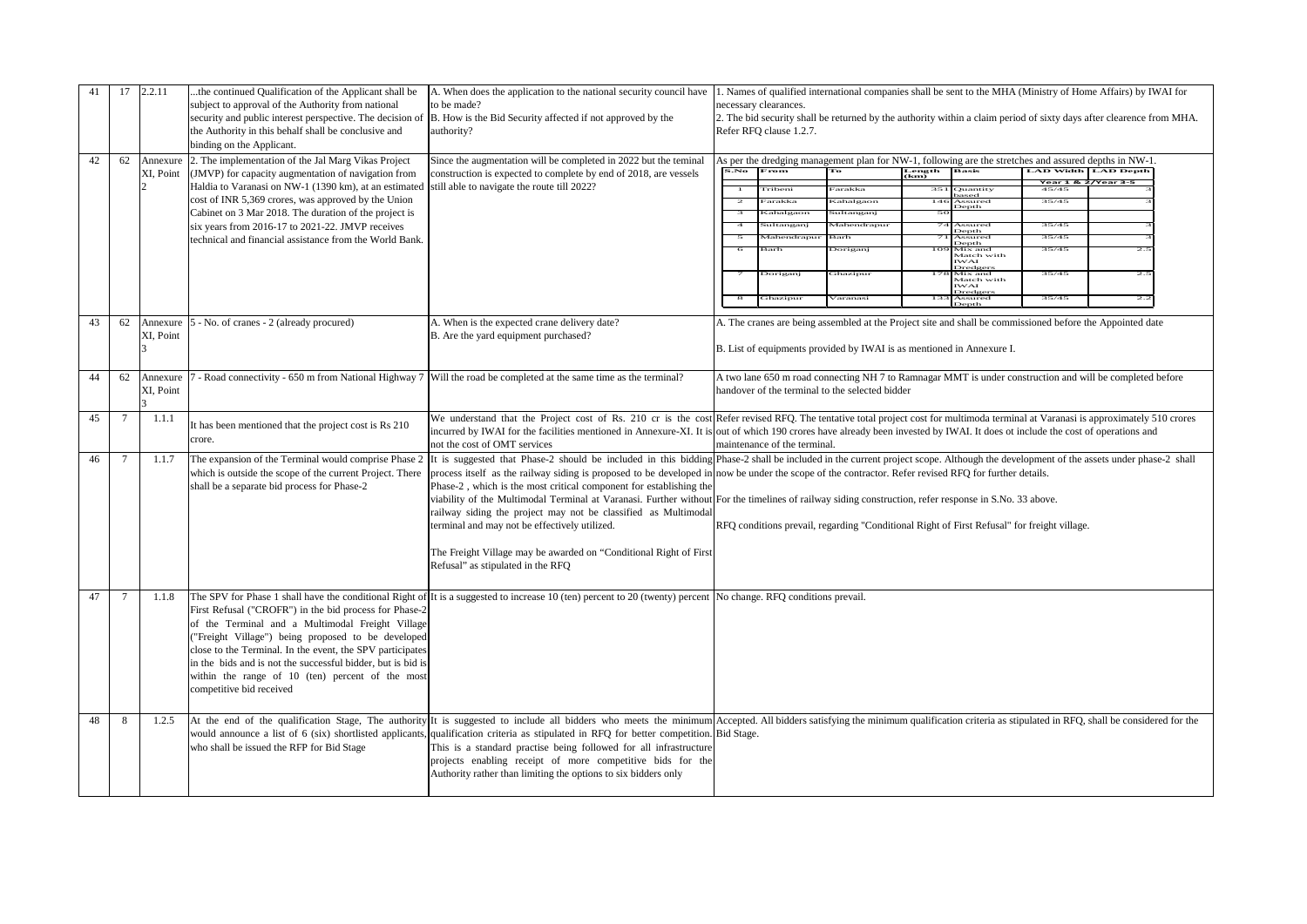| 49 | 9  | 1.2.10           | The Base Rate (in INR per MT) may be defined by the<br>Authority in the Bidding Documents for key cargo<br>categories such as bulk, break-Bulk, containers and<br>liquid cargo etc. | The assessment of the highest "Additional Fee" as the bid Reer clause 1.2.10 of revised RFQ.<br>parameter is not clear. While the quote for Additional fee for a<br>particular cargo may be high, the actual volume handled may be<br>very low. In comparison another entity may quote a low Additional<br>fee for a high volume cargo leading to a potential net high royalty<br>to the Authority. Hence please clarify the basis for assessing the<br>comparative Additional Fee of different cargoes<br>It is suggested to stipulate one Base Rate (in Rs MT) irrespective<br>of cargo categories to avoid any confusion at later date. This will<br>also necessary for fair evaluation of bids as the volume and type of<br>cargo to be handled at the proposed terminal are not precisely<br>known at the time of bidding. |                                                                                                                                                                                                                                                        |
|----|----|------------------|-------------------------------------------------------------------------------------------------------------------------------------------------------------------------------------|---------------------------------------------------------------------------------------------------------------------------------------------------------------------------------------------------------------------------------------------------------------------------------------------------------------------------------------------------------------------------------------------------------------------------------------------------------------------------------------------------------------------------------------------------------------------------------------------------------------------------------------------------------------------------------------------------------------------------------------------------------------------------------------------------------------------------------|--------------------------------------------------------------------------------------------------------------------------------------------------------------------------------------------------------------------------------------------------------|
| 50 | 14 | 2.2.2(a)<br>(i)  | Collected  such that the sum total of the above is<br>more than INR 200 crores (INR two hundred crore) per<br>annum                                                                 | It is requested to kindly change the sum total from INR 200 cr per RFQ condition prevail<br>annum to INR 200 cr aggregate during the past five years                                                                                                                                                                                                                                                                                                                                                                                                                                                                                                                                                                                                                                                                            |                                                                                                                                                                                                                                                        |
| 51 | 14 | 2.2.2<br>(a)(ii) | An experienceand should have handled atleast<br>$1,000,000$ (one million) MT of cargo or $1,00,000$ (one<br>hundred thousand) TEUs per annum                                        | One million MT of cargo stipulated in the RFQ includes Break<br>bulk, bulk, liquid cargo, container. Kindly confirm                                                                                                                                                                                                                                                                                                                                                                                                                                                                                                                                                                                                                                                                                                             | Yes, the understanding is correct. However, the criteria of one million MT has been modified as per revised scope.<br>Refer revised RFQ                                                                                                                |
| 52 | 14 | 2.2.3            | Cost                                                                                                                                                                                | The Applicant, or the Lead Member in case of $a(1)$ This condition is duplication of the Technical Capacity Refer revised RFQ.<br>Consortium, shall have, either by itself or through its $(2.2.2(a)(i))$ which already include the operating experience of the<br>Associate, an experience of 7 (seven) years or more Applicant and hence it is requested that this may be omitted.<br>O&M of Eligible Projects, which have an aggregate In any case any Member with atleast 26% equity share should be<br>capital cost equal to 50% (fifty percent) of the Project acceptable and not necessarily the Lead Member, request you<br>consider<br>the<br>same<br>(2) It is suggested not to link the project cost as the project is<br>primarily for O&M of the terminal and not for the development of<br>the terminal.          |                                                                                                                                                                                                                                                        |
| 53 |    | 2.2.12           | Furnish all its information and certificate                                                                                                                                         | For the purposes of financial capacity, it is requested that the Accepted.<br>financial year ending March 2017 be considered for qualification<br>incase the audited financials for the year ending March 2018 are<br>not available for an Applicant                                                                                                                                                                                                                                                                                                                                                                                                                                                                                                                                                                            |                                                                                                                                                                                                                                                        |
| 54 |    |                  | $3.2.1$ (ii) Core Sector                                                                                                                                                            | railway siding/terminal, logistic services as part of the Core Sector.<br>Also since airports and railways are included as Core Sector, roads<br>may also be included, else only freight / cargo components of these<br>projects should be considered for eligibility                                                                                                                                                                                                                                                                                                                                                                                                                                                                                                                                                           | Similar to ICDs and CFS, request you to include Tank Terminal, Experience in the roads, tank terminals/farms sector has been considered in the list of eligible sectors for evaluation of<br>echnical capacity. Refer revised RFQ for further details. |
| 55 |    | 3.2.3(a)         | to a client or for providing non-discriminatory<br>access to users"                                                                                                                 | Eligible Projects                                                                                                                                                                                                                                                                                                                                                                                                                                                                                                                                                                                                                                                                                                                                                                                                               | Please clarify if projects for captive use will be considered as Projects for captive use shall not be considered under Eligible Project                                                                                                               |
| 56 |    | $3.2.3$ (b)      | minimum of 26% equity"                                                                                                                                                              | experience in terms of the total revenue collected and tonnage<br>handled as stipulated under Technical Capacity. However, it not<br>necessary that such an entity may have invested in such projects<br>and it may have been a service provided. In such a case as long as<br>the criteria for total revenue collected and total tonnage handled is<br>met, the Applicant / entity should be considered for qualification<br>and investment in the project should not be mandatory                                                                                                                                                                                                                                                                                                                                             | A cargo handling entity / terminal operator may have the requisite The conditions has been suitably modified. Please refer revised RFQ for the same.                                                                                                   |